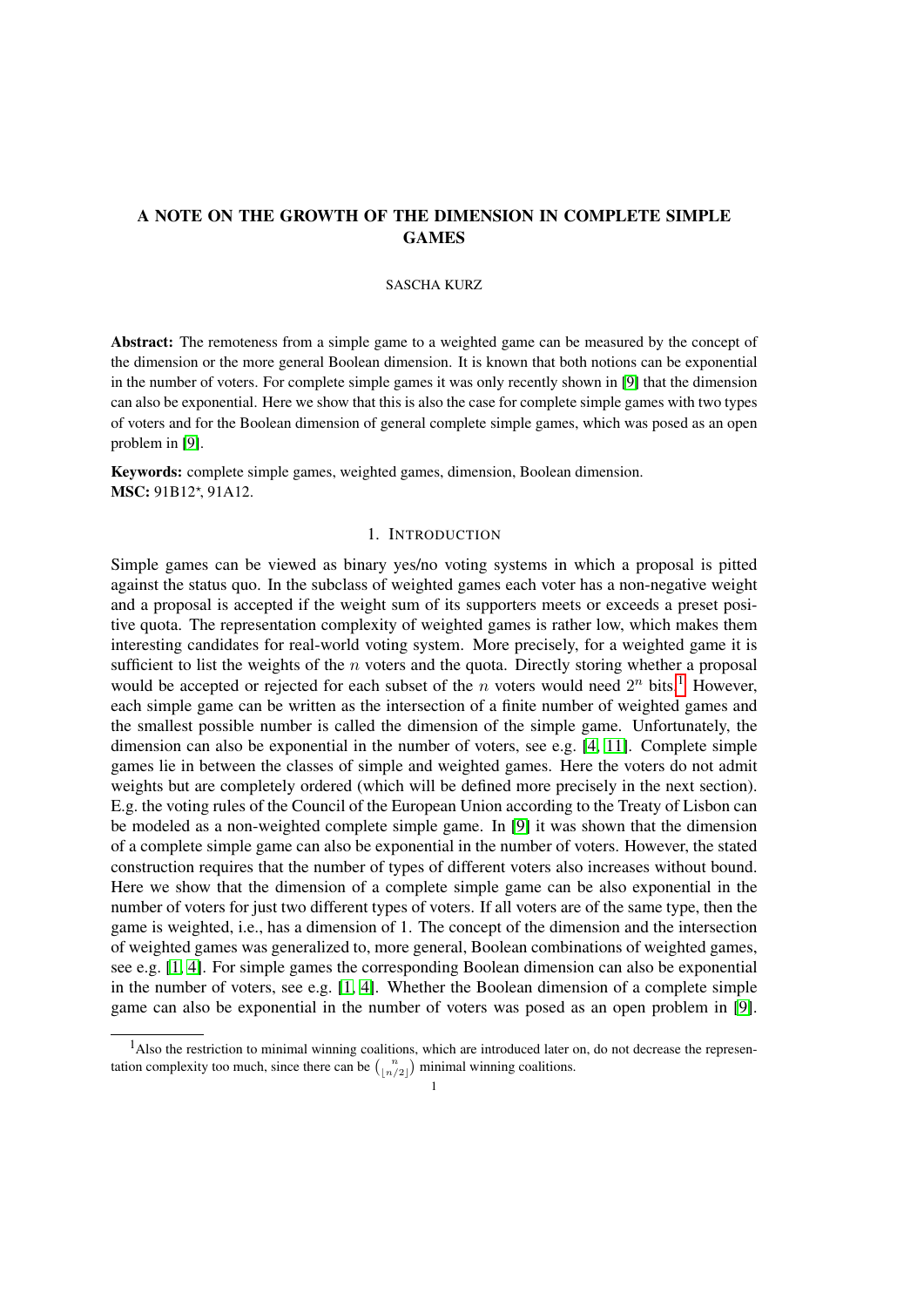#### 2 SASCHA KURZ

Here we answer this question by a construction and show that the Boolean dimension is polynomially bounded in the number of shift minimal winning vectors and voters. We also answer another open question from [\[9\]](#page-8-0) and analyze possible restrictions on the weights that still allow a representation of a complete simple game as the intersection of weighted games.

The paper is organized as follows. In Section [2](#page-1-0) we introduce the necessary preliminaries. Our results are presented in Section [3.](#page-4-0)

### 2. PRELIMINARIES

<span id="page-1-0"></span>Let  $N = \{1, \ldots, n\}$  be a set of n voters. By  $2^N$  we denote the set  $\{S : S \subseteq N\}$  of all subsets of N. We also call the elements  $S \in 2^N$  *coalitions*.

**Definition 2.1.** A simple *game is a mapping*  $v: 2^N \rightarrow \{0, 1\}$  *such that*  $v(\emptyset) = 0$ ,  $v(N) = 1$ , *and*  $v(S) \le v(T)$  *for all*  $\emptyset \subseteq S \subseteq T \subseteq N$ *. Each coalition*  $S \subseteq N$  *with*  $v(S) = 1$  *is called a* winning coalition *and each coalition*  $T \subseteq N$  *with*  $v(T) = 0$  *is called a* losing coalition. If S is *a winning coalition and all proper subsets of* S *are losing, then* S *is called a* minimal winning coalition*. Similarly, we call a losing coalition a* maximal losing coalition *if all proper supersets are winning. Given a simple game v, we denote the set of minimal winning coalitions by*  $\overline{W}$  and *the set of maximal losing coalitions by*  $\overline{\mathcal{L}}$ *.* 

A simple game is uniquely characterized by either its set  $\overline{W}$  of minimal winning coalitions or its set  $\overline{L}$  of maximal losing coalitions.

<span id="page-1-1"></span>**Example 2.2.** For  $n = 4$  voters let v be the simple game with  $\overline{W} = \{ \{1, 2\}, \{3, 4\} \}$ . The *corresponding set of winning coalitions is given by*  $\overline{W}$  *and all coalitions of cardinality at least* 3. We have  $\overline{\mathcal{L}} = \{ \{1,3\}, \{1,4\}, \{2,3\}, \{2,4\} \}$  and the other losing coalitions are those coalitions *of cardinality at most* 1*.*

**Definition 2.3.** *Given a simple game v, we write*  $i \supseteq j$  *(or*  $j \subseteq i$ *) for two voters*  $i, j \in N$  *if* we have  $v(\{i\} \cup S \setminus \{j\}) \geq v(S)$  for all  $\{j\} \subseteq S \subseteq N \setminus \{i\}$  and we abbreviate  $i \sqsupset j$ ,  $j \sqsupset i$ *by i* $\Box$ *j. The simple game v is called* complete *(simple game) if the binary relation*  $\Box$  *is a total (complete) preorder, i.e.*

(1)  $i \sqsupset i$  *for all*  $i \in N$ ,

(2) *either*  $i \rightrightarrows j$  *or*  $j \rightrightarrows i$  *(including "* $i \rightrightarrows j$  *and*  $j \rightrightarrows i$ ") for all  $i, j \in N$ , and

(3)  $i \sqsupset j$ ,  $j \sqsupset h$  *implies*  $i \sqsupset h$  *for all*  $i, j, h \in N$ 

*holds.*

We remark that the simple game from Example [2.2](#page-1-1) is not complete. I.e., while we have  $1\square 2$ and 3 $\Box$ 4, for each  $i \in \{1,2\}$  and each  $j \in \{3,4\}$  we have neither  $i \Box j$  nor  $i \Box j$ .

Since  $\square$  is a equivalence relation we can partition the set of voters N into subsets  $N_1, \ldots, N_t$ such that we have  $i\Box j$  for all  $i, j \in N_h$ , where  $1 \leq h \leq t$ , and  $i\Box j$  implies the existence of an integer  $1 \leq h \leq t$  with  $i, j \in N_h$ . We call each set  $N_h$  an *equivalence class (of voters)* and t the *number of equivalence classes of voters*. We also say that v has t types of voters. By  $n_i$  we denote the cardinality of  $N_i$ , where  $1 \leq i \leq t$ . Given the equivalence classes of voters, we can associate to each coalition  $S \subseteq N$  a vector  $\widetilde{m} = (m_1, \ldots, m_t) \in \mathbb{N}^t$  via  $m_i = \#(S \cap N_i)$  for all  $1 \le i \le t$ . We also call  $\widetilde{m}$  the type of coalition S. While several coalitions can be associated all  $1 \leq i \leq t$ . We also call  $\tilde{m}$  the *type* of coalition S. While several coalitions can be associated to the same vector, i.e. have the same types, they are either all winning or all losing, so that we speak of winning or losing vectors, respectively.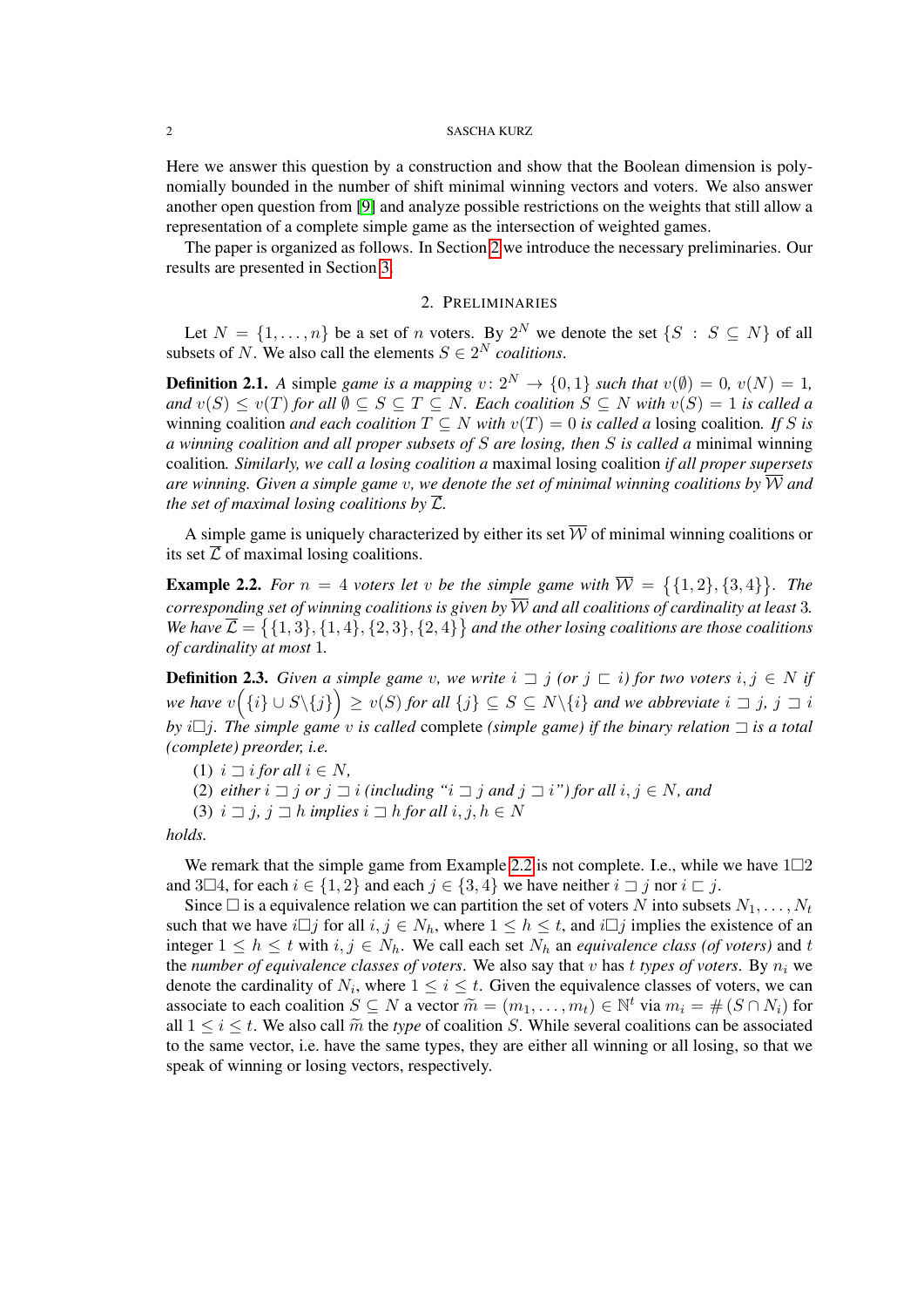**Definition 2.4.** Let v be a complete simple game with equivalence classes  $N_h$  of voters for  $1 \leq h \leq t$ . We call a vector  $\widetilde{m} = (m_1, \ldots, m_t) \in \mathbb{N}^t$ , where  $0 \leq m_h \leq n_h$  for  $1 \leq h \leq t$ , a<br>winning vector if  $v(S) = 1$ , where S is an arbitrary subset of N containing exactly  $m$ , elements winning vector *if*  $v(S) = 1$ *, where* S *is an arbitrary subset of* N *containing exactly*  $m_h$  *elements of*  $N_h$  *for*  $1 \le h \le t$ *. Analogously, we call*  $\widetilde{m}$  *a* losing vector *if*  $v(S) = 0$ *.* 

W.l.o.g. we will always assume that for a complete simple game the equivalence classes of voters are ordered such that we have  $l \sqsupset l'$  for all  $l \in N_i$  and all  $l' \in N_j$  with  $1 \leq i < j \leq t$ .

The minimal winning vectors for Example [2.2](#page-1-1) are  $(2, 0)$  and  $(0, 2)$ . There is a unique maximal losing vector  $(1, 1)$  and the additional losing vectors are given by  $(0, 0)$ ,  $(1, 0)$ , and  $(0, 1)$ .

Definition 2.5. *Let* v *be a complete simple game. We call a minimal winning coalition* S shift minimal *if for every other winning coalition* S' with  $\{i\} = S\backslash S'$  and  $\{j\} = S'\backslash S$  we have  $i \rightharpoonup j$ . Similarly, we call a maximal losing coalition T shift maximal *if for every other losing coalition*  $T'$  with  $\{i\} = T\T'$  *and*  $\{j\} = T'\T'$  *we have*  $i \rightrightarrows j$ *. Now let* S *be an arbitrary coalition and*  $\widetilde{m} = (\#(S \cap N_1), \ldots, \#(S \cap N_t))$  *be the corresponding vector. We call*  $\widetilde{m}$  shift minimal winning *if* S *is shift minimal winning and we call*  $\widetilde{m}$  shift maximal losing *if* S *is shift maximal losing.*

In words, a coalition is a shift minimal winning coalition, if the coalition is minimal winning and the replacement of any voter by a strictly "weaker" (according to  $\Box$ ) voter turns the coalition into a losing one.

Let  $v$  be a complete simple game with  $t$  equivalence classes of voters. Based on the assumed ordering of the equivalence classes  $N_1, \ldots, N_t$  we write  $\tilde{a} := (a_1, \ldots, a_t) \succeq (b_1, \ldots, b_t) =: b$ if  $\sum_{h=1}^{i} a_h \ge \sum_{h=1}^{i} b_h$  for all  $1 \le i \le t$ . Assume  $\widetilde{a} \succeq \widetilde{b}$ . If  $\widetilde{b}$  is a winning vector, then also  $\widetilde{a}$ has to be a winning vector, while it can happen that b is losing and  $\tilde{a}$  is winning. So, if  $\tilde{m}$  is a winning vector in v, then there exists a shift minimal winning vector  $\widetilde{m}'$  in v such that  $\widetilde{m} \succeq \widetilde{m}'$ .

As an abbreviation, we write  $\tilde{a} \succ \tilde{b}$  if  $\tilde{a} \succ \tilde{b}$  and  $\tilde{a} \neq \tilde{b}$ . Note that we can have  $\tilde{a} \succ \tilde{b}$  and  $\widetilde{b} \succ \widetilde{a}$  if and only if  $\widetilde{a} = \widetilde{b}$ .

<span id="page-2-0"></span>**Example 2.6.** Let v be a simple game with  $t = 2$  equivalence classes of voters  $N_1 = \{1, 2\}$  and  $N_2 = \{3, 4, 5, 6\}$  *such that a coalition* S *is winning if*  $\#(S \cap N_1) \geq 2$  *or*  $\#S \geq 4$ *. The minimal vectors of* v are given by  $(2, 0)$ ,  $(1, 3)$ *, and*  $(0, 4)$ *. Since*  $i \rightrightarrows j$  *for all*  $i \in N_1$  *and all*  $j \in N_2$ *the simple game* v *is complete and the shift minimal winning vectors are* (2, 0) *and* (0, 4)*. Note that*  $(1,3) \succ (0,4)$ *, while we have neither*  $(2,0) \succeq (1,3)$  *nor*  $(1,3) \succeq (2,0)$ *. The unique shift maximal losing vector is given by* (1, 2)*.*

**Definition 2.7.** *A simple game* v *is* weighted *if there exists a quota*  $q \in \mathbb{R}_{>0}$  *and weights*  $w_i \in \mathbb{R}_{\geq 0}$ , where  $1 \leq i \leq n$ , such that  $v(S) = 1$  iff  $w(S) := \sum_{i \in S} w_i \geq q$  for every coalition  $S \subseteq N$ *. We also write*  $v = [q; w_1, \ldots, w_n]$ *.* 

Since  $w_i \geq w_j$  implies  $i \sqsupset j$ , every weighted game is complete, so that the simple game from Example [2.2](#page-1-1) is not weighted.

Definition 2.8. *A sequence of coalitions*

 $\mathcal{T} = (X_1, \ldots, X_i; Y_1, \ldots, Y_i)$ 

*of a simple game* v *is called a* trading transform *of length* j *if*

$$
\#\{i : h \in X_i\} = \#\{i : h \in Y_i\}
$$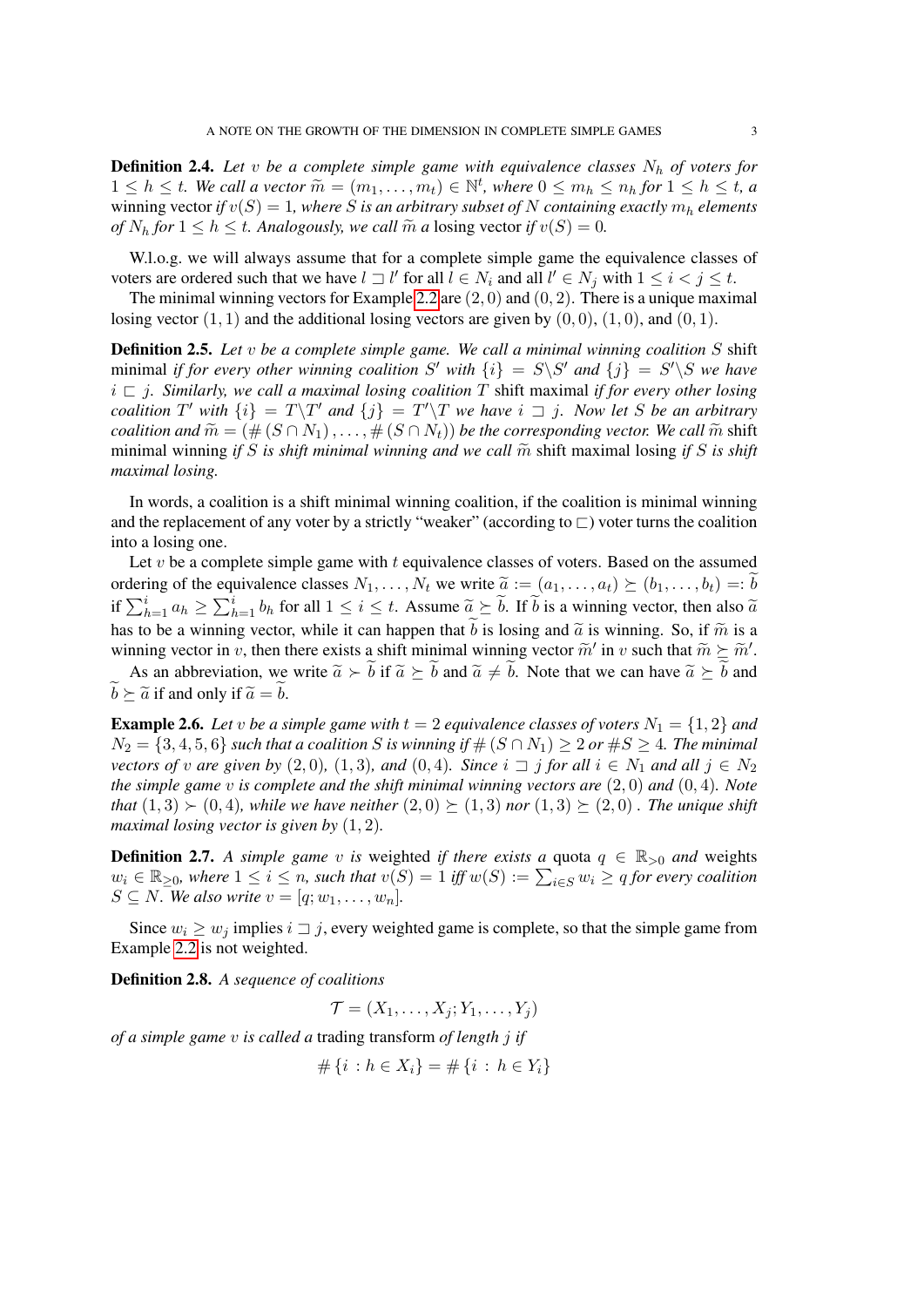*for all*  $h \in N$ . A *trading transform*  $\mathcal T$  *is called a* certificate of non-weightedness *for* v *if*  $X_1, \ldots, X_j$  are winning and  $Y_1, \ldots, Y_j$  are losing coalitions.

The absence of a certificate of non-weightedness of any length is a necessary and sufficient condition for the weightedness of a simple game  $v$ , see e.g. [\[11\]](#page-8-2).

A certificate of non-weightedness for Example [2.6](#page-2-0) is given by

$$
(\{1,2\},\{3,4\};\{1,3\},\{2,4\})
$$

and by

$$
(\{1,2\},\{3,4,5,6\};\{1,3,4\},\{2,5,6\})
$$

for Example [2.6.](#page-2-0)

**Definition 2.9.** Let  $v_1, \ldots, v_d$  be  $d$  simple games with the same set of voters N. Their intersection  $v = v_1 \wedge \cdots \wedge v_d$  *is defined via*  $v(S) = \min \{v_i(S) : 1 \leq i \leq d\}$  *for all*  $S \subseteq N$ *. Similarly, their* union  $v = v_1 \vee \cdots \vee v_d$  *is defined via*  $v(S) = \max \{v_i(S) : 1 \le i \le d\}$  *for all*  $S \subseteq N$ *.* 

It can be easily checked that the intersection and the union of a list of simple games is a simple game itself. It is well known that each simple game can be written as the intersection as well as the union of a finite list of weighted games, see e.g. [\[11\]](#page-8-2).

Definition 2.10. *Let* v *be a simple game. The smallest integer* d *such that* v *is the intersection of* d *weighted games is called the* dimension *of* v*. Similarly, the smallest number* d *of weighted games such that* v *is the union of* d *weighted games is called the* codimension *of* v*.*

The simple game of Example [2.2](#page-1-1) can be written as

 $[2; 1, 1, 2, 0] \wedge [2; 1, 1, 0, 2]$  or  $[2; 1, 1, 0, 0] \vee [2; 0, 0, 1, 1].$ 

Since we already know that the game is not weighted, both the dimension and the codimension are equal to 2. For the simple game from Example [2.6](#page-2-0) we have the representations

 $[8; 5, 3, 2, 2, 2, 2] \wedge [8; 3, 5, 2, 2, 2, 2]$  and  $[2; 1, 1, 0, 0, 0, 0] \vee [4; 1, 1, 1, 1, 1, 1, 1]$ 

so that, again, both the dimension and the codimension are equal to 2.

A useful criterion for a lower bound for the dimension of a simple game is:

<span id="page-3-0"></span>Lemma 2.11. *(*[\[6,](#page-8-4) Observation 1]*,* [\[9,](#page-8-0) Theorem 1]*)*

Let v be a simple game and let  $T_1, \ldots, T_d$  be losing coalitions such that for all  $1 \leq i < j \leq j$ there is no weighted game  $v^{i,j}$  for which every winning coalition of  $v$  is winning in  $v^{i,j}$  but  $T_i$ and  $T_j$  are both losing in  $v^{i,j}$ . Then, the dimension of v is at least d.

**Definition 2.12.** Let  $v_1, \ldots, v_d$  be simple games. A Boolean combination of  $v_1, \ldots, v_d$  is given *by*  $v_1 \wedge v'$  or  $v_1 \vee v'$ , where  $v'$  is a Boolean combination of  $v_2, \ldots, v_d$ . For the special case d = 1 *we say that a simple game is a Boolean combination of itself. The* Boolean dimension *of a simple game* v *is the smallest integer* d *such* v *is a Boolean combination of* d *weighted games*  $v_1, \ldots, v_d$ 

In words, the Boolean dimension of a simple game  $v$  is the smallest number of weighted games that are needed to express  $v$  by a logical formula connecting the weighted games using ∧ and ∨. As an example we mention that the voting rules of the Council of the European Union according to the Treaty of Lisbon can be written as  $(v_1 \wedge v_2) \vee v_3$ , where  $v_1, v_2$ , and  $v_3$  are suitable weighted games. In [\[6\]](#page-8-4) it was shown that the dimension is at least 7 and the codimension is at least 2000, so that the Boolean dimension is indeed equal to 3.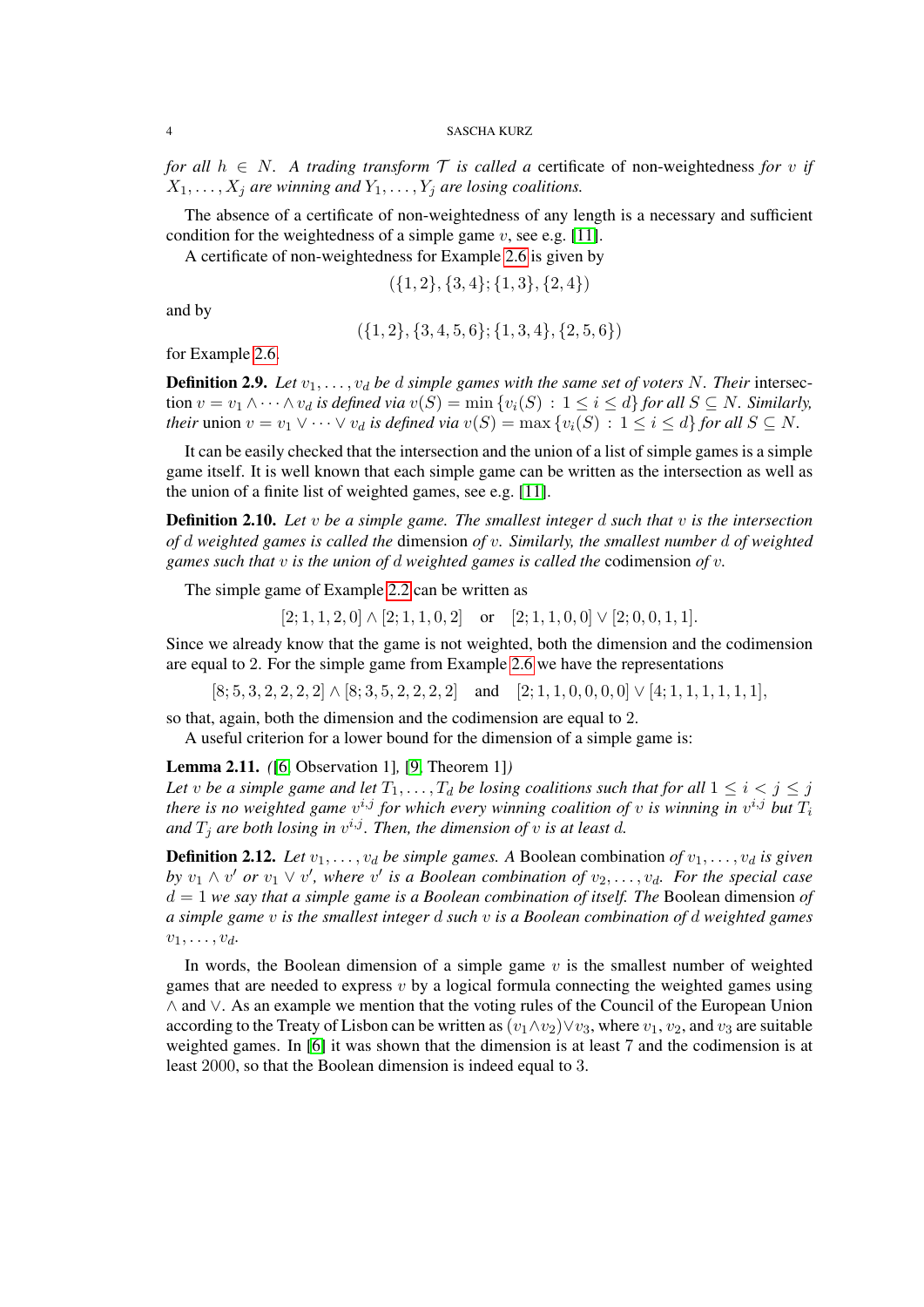# 3. RESULTS

<span id="page-4-0"></span>It is well known that the dimension of a simple game is upper bounded by the number  $\#\overline{\mathcal{L}}$  of maximal losing coalitions, see e.g. [\[11\]](#page-8-2). If there exists an equivalence class with many voters this upper bound can be lowered:

**Lemma 3.1.** Let v be a simple game with t equivalence classes  $N_1, \ldots, N_t$  of voters and  $1 \leq$  $i \leq t$  *be fix but arbitrary. For each maximal losing coalition*  $S \in \overline{\mathcal{L}}$  *let*  $a(S) := \#(S \cap N_i)$ ,  $S' = S \backslash N_i$ , and the weighted game  $v^S = \left[ q^S; w^S \right]$  be defined by

- $q^S = a + 1;$
- $w_j = 1$  *for all*  $j \in N_i$ ;
- $w_j = a + 1$  for all  $j \in N \setminus (S' \cup N_i)$ ; and
- $w_j = 0$  for all  $j \in S'$ .

With this, the intersection v' of the weighted games  $v^S$  for  $S \in \overline{\mathcal{L}}$  equals v.

PROOF. Let S be an arbitrary maximal losing coalition in v. Since  $w^S(S) = a$  and  $q^S = a + 1$ we have  $v^S(S) = 0$ , so that  $v'(S) = 0 = v(S)$ . Since v' is a simple game any losing coalition of v is also losing in  $v'$ . Now let T be an arbitrary winning coalition and S be an arbitrary maximal losing coalition in v. Since  $T \nsubseteq S$  there either exists a voter  $j \in T\backslash N_i$  with  $j \notin S$  or  $\#(T \cap N_i) \ge a(S) + 1$ . In both cases we have  $w^S(T) \ge a(S) + 1 = q^S$ , so that  $v^S(T) = 1$ . Thus, we have  $v'(T) = 1 = v(T)$ , which then implies  $v' = v$ .

While we have constructed a weighted game  $v^S$  for each maximal losing coalition S, we have  $v^S = v^T$  if  $S \backslash N_i = T \backslash N_i$  and  $\#(S \cap N_i) = \#(T \cap N_i)$ .

So, it is indeed possible to represent each complete simple game as the intersection of weighted games where the voters of one arbitrary equivalence class of voters always have equal weights. However, in general it is not possible to restrict the intersection to weighted games respecting the strict ordering of the voters:

<span id="page-4-2"></span>Proposition 3.2. *There exists a complete simple game* v *such that for every representation*

$$
v = [q^1; w^1] \wedge \cdots \wedge [q^d; w^d]
$$

*as the intersection of weighted games there exists an index*  $1 \leq h \leq j$  *and two voters i, j from* different equivalence classes of voters with  $i\sqsupset j$  and  $w_i^h < w_j^h.$ 

PROOF. Let v be the complete simple game with  $t = 4$  equivalence classes of voters,  $n_1 = n_2$  $n_3 = n_4 = 20$ , and a unique shift maximal losing vector  $(4, 4, 4, 4)$ . Choose a losing coalition  $T \subseteq N$  with  $\#(T \cap N_p) = 4$  for all  $1 \leq p \leq 4$  and an index  $1 \leq h \leq d$  such that coalition T is also losing in  $[q^h; w^h]$ . By eventually scaling the quota  $q^h$  and the weights  $w^h$  we assume  $w^{h}(T) \leq q^{h} - 1$ . We set  $a_p = w^{h}(T \cap N_p) / \#(T \cap N_p)$  and  $x_p = w^{h}(N_p \backslash T) / \#(N_p \backslash T)$ for all  $1 \leq p \leq 4$ , i.e., the average weight of members of T or non-members of T in each equivalence class of voters. Note that  $(0, 9, 0, 0)$  is a winning vector and choose a coalition  $T \cap N_2 \subseteq S^1 \subseteq N_2$  with cardinality 9 and minimum weight. With this,  $S^1$  is winning and  $q^h \leq w^h(S^1) \leq 4a_2 + 5x_2$ . Since  $w^h(T) = 4a_1 + 4a_2 + 4a_3 + 4a_4 \leq q^h - 1$ , we have

$$
4a_2 + 5x_2 \ge 4a_1 + 4a_2 + 4a_3 + 4a_4 + 1,
$$

which is equivalent to

<span id="page-4-1"></span>
$$
5x_2 - 4a_1 - 4a_3 - 4a_4 \ge 1. \tag{1}
$$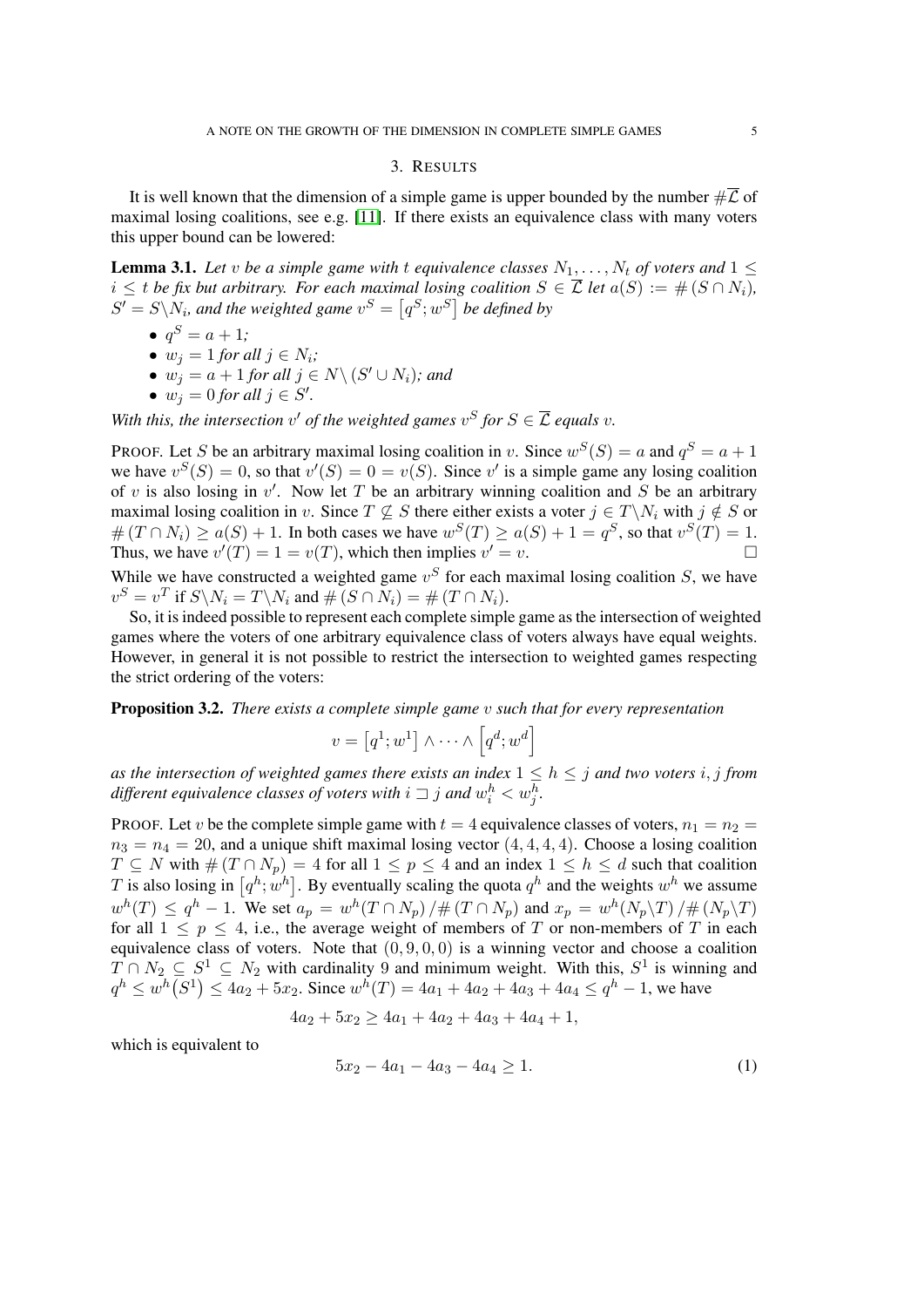#### 6 SASCHA KURZ

Note that  $(0, 0, 0, 17)$  is a winning vector and choose  $T \cap N_4 \subseteq S^2 \subseteq N_4$  with cardinality 17 and minimum weights. With this,  $S^2$  is winning and  $q^h \n\leq w^h(S^2) \leq 4a_4 + 13x_4$ . Since  $w^{h}(T) = 4a_1 + 4a_2 + 4a_3 + 4a_4 \leq q^{h} - 1$ , we have

$$
4a_4 + 13x_2 \ge 4a_1 + 4a_2 + 4a_3 + 4a_4 + 1,
$$

which is equivalent to

$$
\frac{13}{4}x_4 - a_1 - a_2 - a_3 \ge \frac{1}{4}.\tag{2}
$$

Assuming that  $w_i^h \geq w_j^h$  for all voters  $i, j$  from different equivalence classes with  $i \supset j$ , we especially have  $a_1 \geq x_2$  and  $a_3 \geq x_4$ , which is equivalent to

$$
5a_1 - 5x_2 \ge 0 \tag{3}
$$

and

<span id="page-5-0"></span>
$$
5a_3 - 5x_4 \ge 0. \tag{4}
$$

Adding the left and the right hand sides of inequalities [\(1\)](#page-4-1)-[\(4\)](#page-5-0) yields

$$
-\frac{7}{4}x_4 - a_2 - 4a_4 \ge 1.25,
$$

which is a contradiction, since  $a_2, a_4, x_4 \geq 0$ . Thus, there exist voters i and j from different equivalence classes of voters with  $w_i^h < w_j^h$  and  $i \sqsupset j$ .

Proposition [3.2](#page-4-2) gives a negative answer to the the second question from the conclusion of [\[9\]](#page-8-0), where it is additionally assumed that in an arbitrary equivalence class of voters all weights are equal. The first question from the conclusion of [\[9\]](#page-8-0) concerns the worst case behavior of the Boolean dimension of a complete simple game.

A lower bound for worst-case Boolean dimension of a simple or a complete simple game with  $n$  voters can be concluded from a simple counting argument. First note that there are at least

$$
2^{\binom{n}{\lfloor n/2 \rfloor}} > 2^{\frac{1}{\sqrt{2\pi n}} 2^n} \tag{5}
$$

simple games with  $n$  voters, see e.g. [\[4\]](#page-8-1) for tighter estimates, and at least

$$
2^{\left(\sqrt{\frac{2}{3}\pi}\cdot 2^n\right)/(n\sqrt{n})}\tag{6}
$$

complete simple games with  $n$  voters, see [\[10\]](#page-8-5).

However, there are not too many possibilities for Boolean combinations:

# Proposition 3.3. *(*[\[1,](#page-8-3) Proposition 1]*)*

The total number of Boolean combinations of  $s$  weighted games with  $n$  voters is at most  $2^{O\left(sn^2\log(sn)\right)}$ .

So, as observed in [\[1,](#page-8-3) Corollary 2] and [\[4\]](#page-8-1), the Boolean dimension of a simple game with  $n$ voters can be exponential in  $n$ . Actually, almost all simple games have an exponential dimension. Using the same reasoning we can also conclude that the Boolean dimension of a complete simple game can be exponential in the number of voters. This answers an open question from [\[9\]](#page-8-0), where it was shown that the dimension of a complete simple game can be exponential in the number of voters.

<span id="page-5-1"></span>**Lemma 3.4.** Let *v* be a complete simple game with t equivalence classes  $N_1, \ldots, N_t$  of voters. *If* v has exactly r shift minimal winning vectors  $\widetilde{m}^1, \ldots, \widetilde{m}^r \in \mathbb{N}^t$ , then the Boolean dimension of v is at most rt *of* v *is at most* rt*.*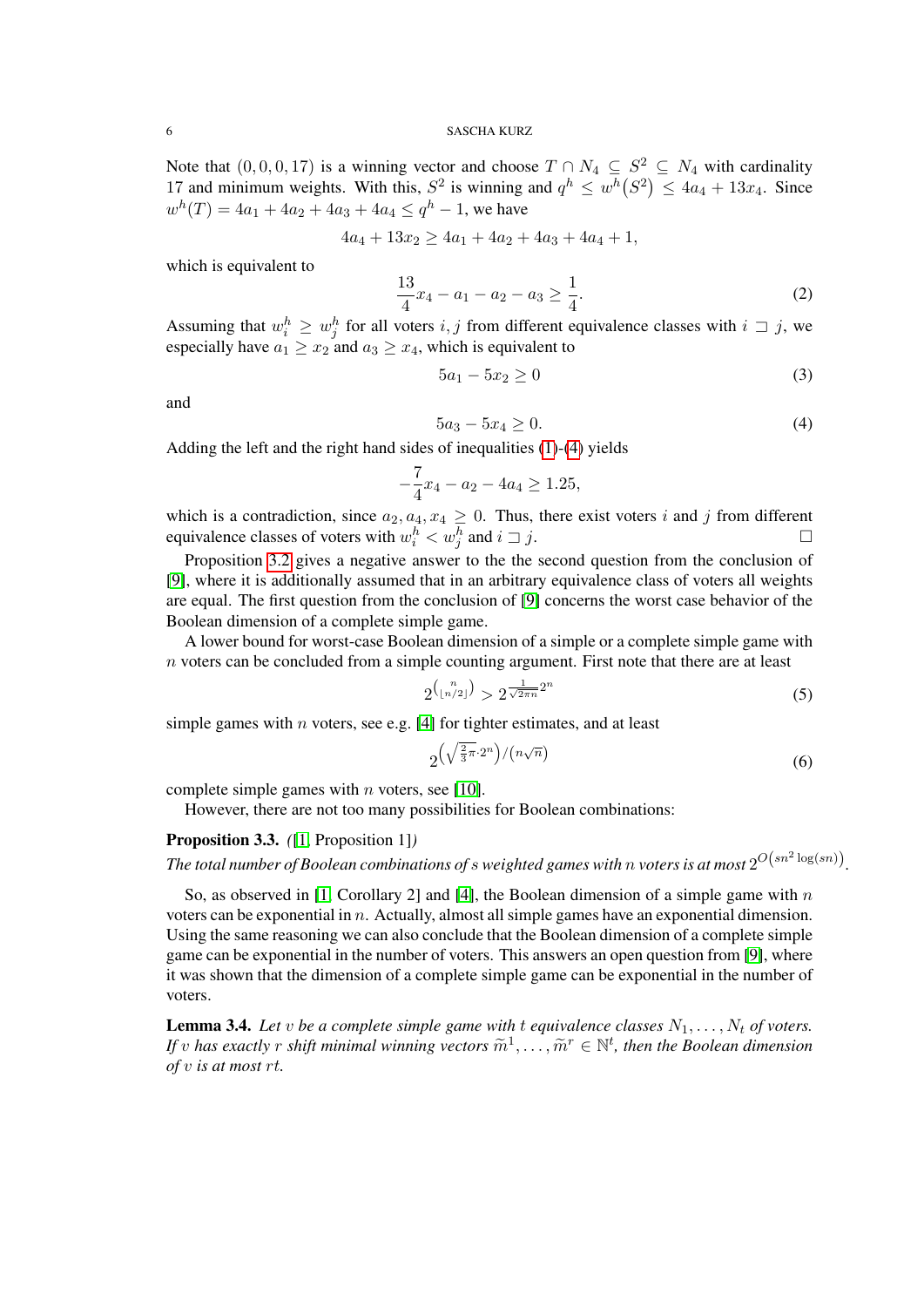PROOF. For each index  $1 \le i \le r$  we will define a complete simple game  $v^i$  as the intersection of t weighted games whose unique minimal winning vector coincides with  $\tilde{m}^i$ . The union of<br>those  $v^i$  give a representation of  $v$  as a Boolean combination of xt weighted games those  $v^i$  give a representation of v as a Boolean combination of rt weighted games.

So, let  $\widetilde{m}^i = (m_1^i, \dots, m_t^i)$ . With this, we define the weighted games  $v^{i,j} = [q^{i,j}, w^{i,j}]$  by

$$
\bullet \ \ q^{i,j}=\sum_{h=1}^j m_h^i;
$$

•  $w_l^{i,j} = 1$  if  $l \in \bigcup_{h=1}^j N_h$  and  $w_l = 0$  otherwise.

Now let  $v^i = v^{i,1} \wedge \cdots \wedge v^{i,t}$ . First we check  $l \supset l'$  for all  $l \in N_h$  and all  $l' \in N_{h'}$  with  $1 \leq h < h' \leq t$ , i.e., the simple game  $v^i$  is complete. If  $\widetilde{m} = (m_1, \ldots, m_t) \in \mathbb{N}^t$  is a winning<br>vector in  $v^i$ , then we have  $\widetilde{m} \succ \widetilde{m}^i$ . So, if  $\widetilde{m} = (m_1, \ldots, m_t)$  is a winning vector in  $v'$ , then vector in  $v^i$ , then we have  $\widetilde{m} \succeq \widetilde{m}^i$ . So, if  $\widetilde{m} = (m_1, \ldots, m_t)$  is a winning vector in  $v'$ , then<br>there exists an index  $1 \le i \le r$  such that  $\widetilde{m} \succeq \widetilde{m}^i$ . Since that is exactly the condition there exists an index  $1 \leq i \leq r$  such that  $\widetilde{m} \succeq \widetilde{m}^i$ . Since that is exactly the condition for  $\widetilde{m}$  being a winning vector in z, we have  $v' = v$ . being a winning vector in v, we have  $v' = v$ .  $v = v.$ 

Corollary 3.5. *The Boolean dimension of a complete simple game* v *with* n *voters and* t *equiva*lence classes of voters is at most  $tn^t$ . If  $t = 2$ , then the Boolean dimension is at most  $\frac{2}{3}$  $\frac{2}{3}(n+3)$ .

PROOF. The number of possible winning vectors  $(m_1, \ldots, m_t)$  is at most  $n^t$  since  $1 \le m_1 \le n$ if  $t = 1$  and  $0 \le m_i \le n - 1$  for all  $1 \le i \le t$  if  $t \ge 2$ . Thus, the number r of shift minimal winning vectors also is at most  $n^t$ , so that we can apply Lemma [3.4](#page-5-1) to conclude that the Boolean dimension of v is at most  $rt \leq tn^t$ . For the special case  $t = 2$  we can conclude  $n \geq 3r - 3$  from [\[7,](#page-8-6) Lemma 1]. Thus, the Boolean dimension of v is at most  $\frac{3}{3}$  $\frac{2}{3}(n+3)$ , again using Lemma [3.4.](#page-5-1)  $\Box$ 

We remark that it is well known that complete simple games with a unique equivalence class of voters, i.e.,  $t = 1$ , are weighted. The maximum number r of shift minimal winning vectors of a complete simple game with n voters can indeed be exponential in  $n$ , see [\[5\]](#page-8-7) for an exact formula for the maximum value of  $r$  (depending on  $n$ ).

Next we want to consider the dimension of complete simple games. We remark that the exact dimension is only known for very few simple games. In [\[8\]](#page-8-8) a large family of simple games was constructed, where the dimension could be determined exactly. This yields an explicit description of a sequence of simple games with dimension  $2^{n-o(n)}$ .

<span id="page-6-0"></span>**Proposition 3.6.** Let  $d \geq 2$  be an integer and  $v^d$  be the complete simple game with  $t = 2$ *equivalence classes of voters, where*  $n_1 = d$  *and*  $n_2 \geq 2d$ *, and*  $r = 2$  *shift minimal winning vectors*  $\widetilde{m}^1 = (2, 0)$ *,*  $\widetilde{m}^2 = (0, 4)$ *. Then, the dimension of v is exactly d.* 

PROOF. W.l.o.g. we number the voters so that  $N_1 = \{1, \ldots, d\}$  and  $N_2 = \{d+1, \ldots, n\}$ , where  $n = n_1 + n_2 \geq 3d$ . For each  $1 \leq i \leq i$  we define a weighted game  $v^i = [q^i; w^i]$  by  $q^i = 8$ ,  $w_i^i = 3$ ,  $w_j^i = 5$  for all  $j \in N_1 \setminus \{i\}$ , and  $w_j^i = 2$  for all  $j \in N_2$ . Let S be an arbitrary winning coalition of v. If  $\#(S \cap N_1) \geq 2$ , then  $w^i(S) \geq 3 + 5 = 8 = q^i$  for all  $1 \leq i \leq d$ . If  $\#(S \cap N_1) \leq 1$ , then  $\#S \geq 4$ , so that  $w^i(S) \geq \#S \cdot 2 \geq 8 = q^i$  for all  $1 \leq i \leq d$ . Thus, every winning coalition of v is also winning in  $v^i$  for all  $1 \leq i \leq d$ . Now let T be a losing coalition of v. If  $T \cap N_1 = \emptyset$ , then  $\#T \leq 3$ , so that  $w^i(T) = 2 \cdot \#T \leq 6 < 8 = q^i$  for all  $1 \leq i \leq d$ . If  $T \cap N_1 \neq \emptyset$ , then  $T \cap N_1 = \{i\}$  for a voter  $1 \leq i \leq d$  and  $\#(T \setminus \{i\}) \leq 2$ , so that  $w^{i}(T) = 3 + 2(\#T - 1) \le 7 < 8 = q^{i}$ . Thus, we have  $v = v^{1} \wedge \cdots \wedge v^{d}$ , so that the dimension of  $v$  is at most  $d$ .

For the other direction we set  $T_i = \{i, d+2i-1, d+2i\}$  for all  $1 \le i \le d$ . Since  $T_i \cap N_1 = \{i\}$ and  $T_i \cap N_2 = \{d + 2i - 1, d + 2i\}$  the coalition  $T_i$  is losing in v, where  $1 \leq i \leq d$ . For all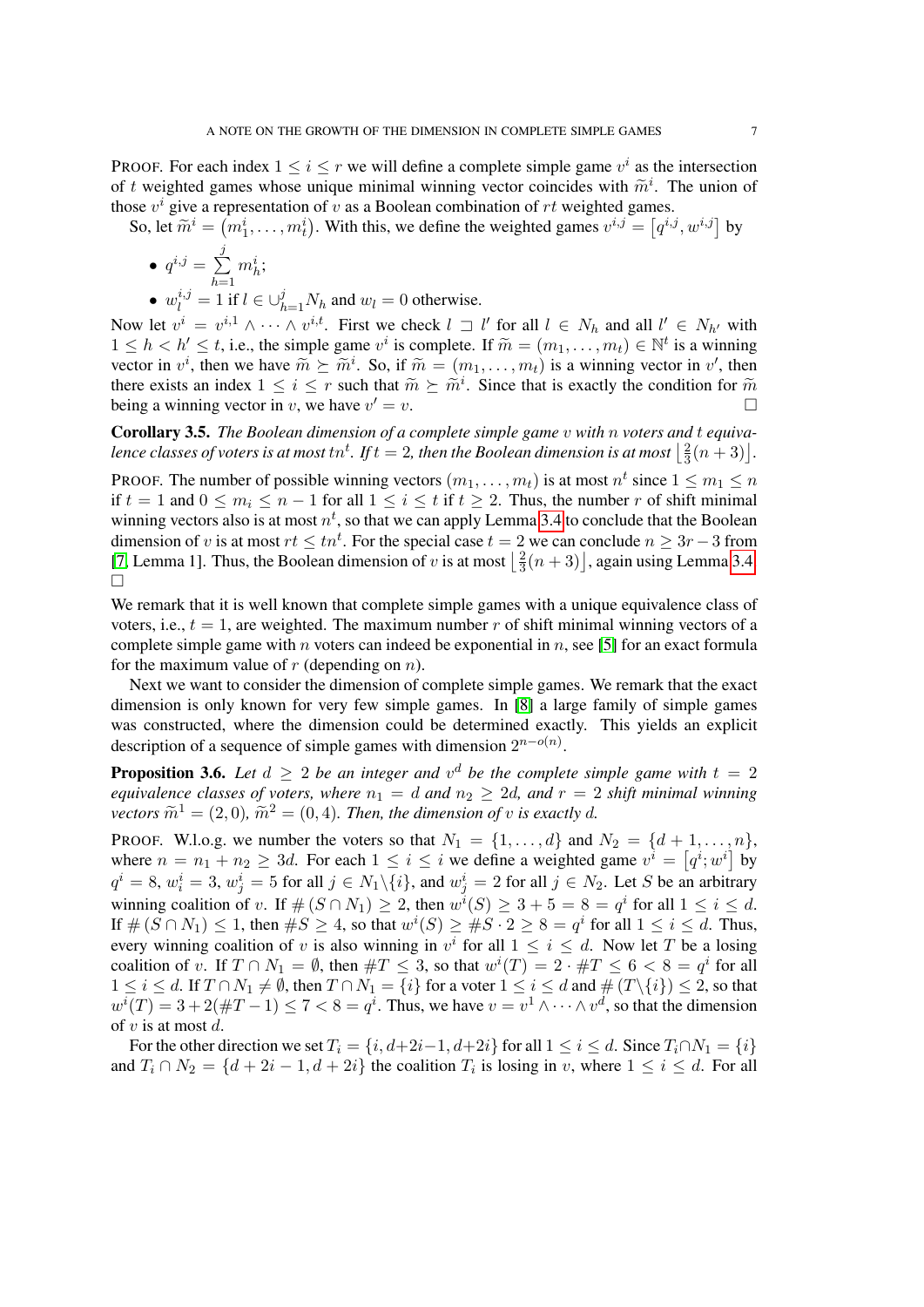#### 8 SASCHA KURZ

 $1 \leq i < i' \leq i'$ 

$$
\mathcal{T}^{i,i'} = (\{i,i'\}, \{2i-1, 2i, 2i'-1, 2i'\}; T_i, T_{i'})
$$

is a certificate of non-weightedness. Thus, we can apply Lemma [2.11](#page-3-0) to conclude that the dimension of v is at least d.

The complete simple games in the prof of Lemma [3.6](#page-6-0) generalize the complete simple game from Example [2.6.](#page-2-0) The argument for the lower bound for the dimension of  $v$  is the same as in [\[9,](#page-8-0) Proposition 2].

Our next aim is to prove that there exist complete simple games with two equivalence classes of voters whose dimension is exponential in the number of voters. To this end, we have to introduce some notation from coding theory. A (binary) code is a subset C of  $\mathbb{F}_2^n$  whose elements  $c \in C$  are called *codewords*. The *Hamming weight* wt(c) of a codeword  $c \in C$  is the number  $\#\{1 \leq i \leq n : c_i \neq 0\}$  of non-zero coordinates. The *Hamming distance*  $d(c, c')$  between two codewords  $c, c' \in C$  is the number  $\#\{1 \leq i \leq n : c_i \neq c'_i\}$  of coordinates where c and c' differ. The *minimum Hamming distance*  $d(C)$  of a code C is the minimum of  $d(c, c')$  for all pairs of different codewords  $c, c' \in C$ . By  $A(n, 2\delta; w)$  we denote the maximum cardinality of a code C in  $\mathbb{F}_2^n$  with minimum Hamming distance  $d(C) \geq 2\delta$  such that all codewords  $c \in C$  have Hamming weight  $wt(c) = w$ . Those codes are called *constant weight codes*. It is well known that  $A(n, 2; w) = {n \choose w}$  $\binom{n}{w}$  and  $\binom{n}{w}$  $\binom{n}{w} \cdot \frac{1}{n} \leq A(n, 4; w) \leq \binom{n}{w}$  $\binom{n}{w-1} \cdot \frac{1}{u}$  $\frac{1}{w}$ , see e.g. [\[3\]](#page-8-9).

<span id="page-7-0"></span>**Theorem 3.7.** *If*  $n \geq 4$  *is divisible* 4*, then there exists a complete simple game* v *with n* voters, t = 2 *equivalence classes of voters, and dimension at least*

$$
A(n/2, 4; n/4) \ge \binom{n/2}{n/4} \cdot \frac{2}{n} \ge \frac{4 \cdot 2^{n/2}}{n^2}.
$$

PROOF. Let v be a complete simple game with  $n = 4k$  voters,  $t = 2$  equivalence classes of voters,  $n_1 = n_2 = 2k$ ,  $N_1 = \{1, ..., 2k\}$ ,  $N_2 = \{2k + 1, ..., 4k\}$ , and  $r = 2$  shift-minimal winning vectors  $\widetilde{m}^1 = (k, 0), \widetilde{m}^2 = (0, 2k).$ <br>Let C, be a code in  $\mathbb{F}^{2k}$  with  $d := A(2)$ 

Let  $C_2$  be a code in  $\mathbb{F}_2^{2k}$  with  $d := A(2k, 4; k)$  codewords of constant weight k and minimum Hamming distance  $d(C_2) \geq 4$ . Since  $\#C_2 \leq {2k \choose k-1}$  $\binom{2k}{k-1} \cdot \frac{1}{k}$  we can choose a code  $C_1$  in  $\mathbb{F}_2^{2k}$  with  $A(2k,4;k) \leq {2k \choose k-1}$  $\binom{2k}{k-1} = A(2k, 2; k-1)$  codewords of constant weight  $k-1$  and minimum Hamming distance  $d(C_1) \geq 2$ . To each codeword  $c \in C_1$  we associate the set  $\{i : c_i = 1, 1 \le i \le 2k\}$ . This gives d sets  $T_i^1 \subseteq N_1$ . Similarly, we associate to each codeword  $c \in C_2$  the set  $\{i+2k : c_i = 1, 1 \le i \le 2k\}$ . This gives d sets  $T_i^2 \subseteq N_2$ . With this, we set  $T_i := T_i^1 \cup T_i^2$ , so that  $\# \left( T^i \cap N_1 \right) = k - 1$ ,  $\# \left( T^i \cap N_2 \right) = k$ , and  $T^i$  is a losing coalition of v for all  $1 \leq i \leq d$ .

For each pair  $(i, j)$  with  $1 \le i < j \le d$  we consider the two losing coalitions  $T_i = T_i^1 \cup T_i^2$ and  $T_j = T_j^1 \cup T_j^2$ . Since the codewords of  $C_1$  have Hamming distance at least 2, there exists a voter  $a^{i,j}$  with  $a^{i,j} \in T_i^1$  and  $a^{i,j} \notin T_j^1$ . Since the codewords of  $C_2$  have Hamming distance at least 4, there exist two different voters  $b_1^{i,j}$  $i_1^{i,j}$ ,  $b_2^{i,j}$  with  $b_1^{i,j}$  $j_1^{i,j}, b_2^{i,j} \in T_j^2$  and  $b_1^{i,j}$  $j_1^{i,j}, b_2^{i,j} \notin T_j^1$ . With this,

$$
\mathcal{T}^{i,j} = \left(T_i \setminus \left\{a^{i,j}\right\} \cup \left\{b_1^{i,j}, b_2^{i,j}\right\}, T_j \setminus \left\{b_1^{i,j}, b_2^{i,j}\right\} \cup \left\{a^{i,j}\right\}, T_i, T_j\right)
$$

is a certificate of non-weightedness. Thus, we can apply Lemma [2.11](#page-3-0) to conclude that the dimension of v is at least d, where  $d = A(2k, 4; k) = A(n/2, 4; n/4)$ .